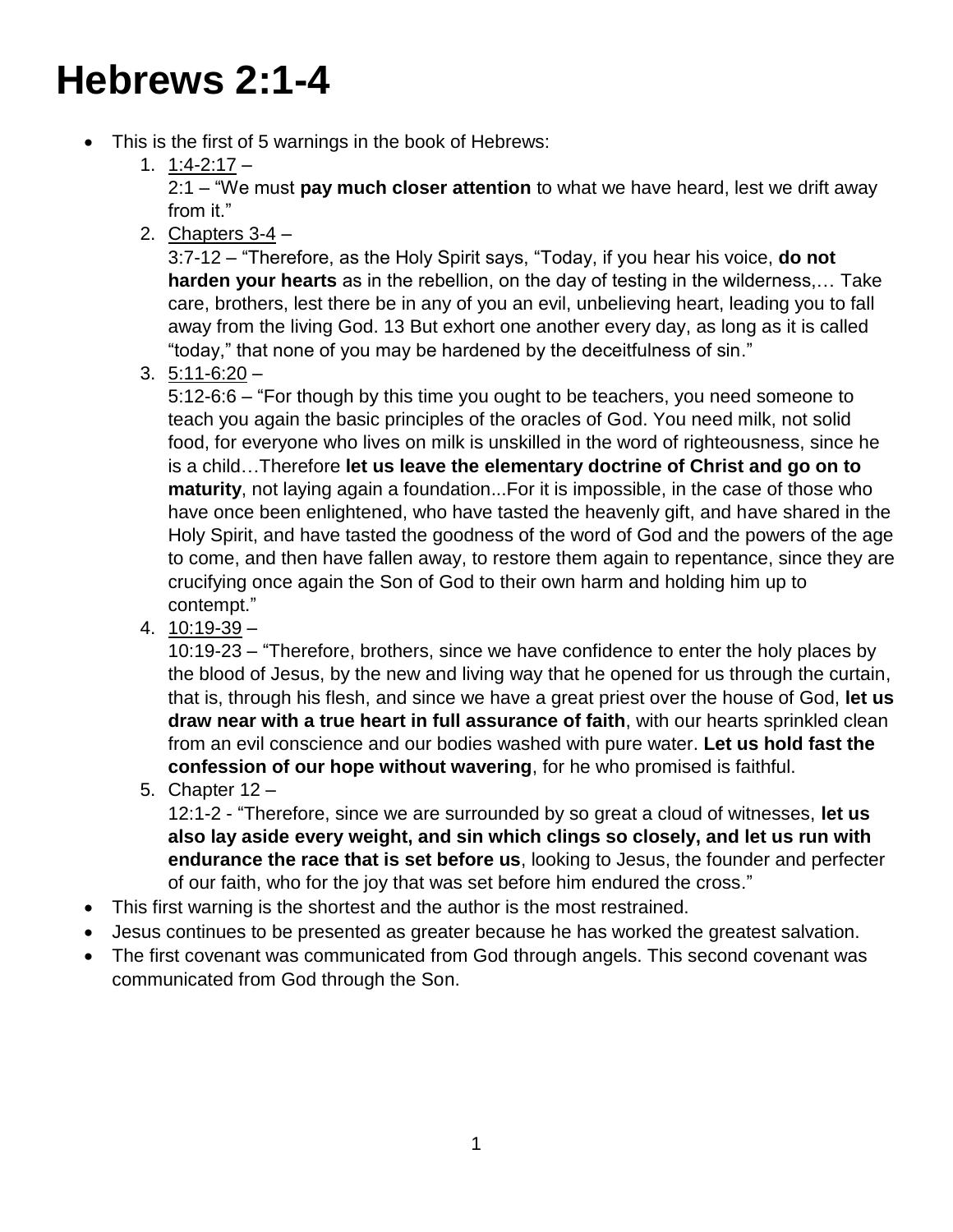## 2:1 – "**Therefore we must pay much closer attention to what we have heard, lest we drift away from it**."

| 1223 [e]                   | 3778 [e]   | $1163$ [e] | 4057 [e]                                    | 4337 [e]     | 1473 [e] | 3588 [e]      |
|----------------------------|------------|------------|---------------------------------------------|--------------|----------|---------------|
| Dia                        | touto      | dei        | perissoterōs                                | prosechein   | hēmas    | tois          |
| 1 $\Delta i\tilde{\alpha}$ | τοῦτο, δεῖ |            | περισσοτέρως προσέχειν ἡμᾶς τοῖς            |              |          |               |
| Because of this            |            |            | it behooves more abundantly to give heed us |              |          | to the things |
| Prep                       | DPro-ANS   | $V-PIA-3S$ | Adv                                         | <b>V-PNA</b> | PPro-A1P | Art-DNP       |

| 191 [e]          |     | 3361 [e] 4219 [e] 3901 [e] |                                              |
|------------------|-----|----------------------------|----------------------------------------------|
| akoustheisin     |     |                            | mē pote pararyōmen                           |
|                  |     |                            | άκουσθεῖσιν , μή $\_$ ποτε παραρυῶμεν .      |
|                  |     |                            | we have heard lest ever we should drift away |
| <b>V-APP-DNP</b> | Adv |                            | Coni V-ASA-1P                                |

- 1. "Therefore" dia is referring back to the full chapter one which communicates the superiority and divinity of the Son. Because it is the Son of God who has become a man, died for our sins, resurrected to the right hand of God as a man we MUST listen to his words.
- 2. "We" notice the author puts himself in the same group as his readers:
	- a. The author could also being danger of failing to pay attention to the Truth
	- b. The author is also trusting the words of those who heard Jesus teach. Which means the author was NOT one of the apostles, and according to Galatians, etc., NOT Paul.
- 3. "must pay much closer attention" *dei perissoteros prosechein*
	- a. *Dei* "it is necessary", "inevitable", "it is a duty", "it is what is proper"
	- b. *Perissoteros perissos* "abundantly", "greatly", "exceedingly"
	- c. *Prosechein* "to hold to", "to turn to", "to attend to" as in "I beware", "I am cautious", and "I devote myself to"
		- i. This word means both:
			- 1. Turn the mind to a thing
			- 2. And also to act upon what you have perceived and understood. This is the way it is used in:
				- a. Acts 8:6 "the crowds with one accord paid attention to what was being said by Philip, when they heard him and saw the signs that he did."
				- b. Acts 16:14 "One who heard us was a woman named Lydia, from the city of Thyatira, a seller of purple goods, who was a worshiper of God. The Lord opened her heart to pay attention to what was said by Paul."
- 4. "drift away" *pararyomen* from *pararreo*
	- a. meaning two basic things: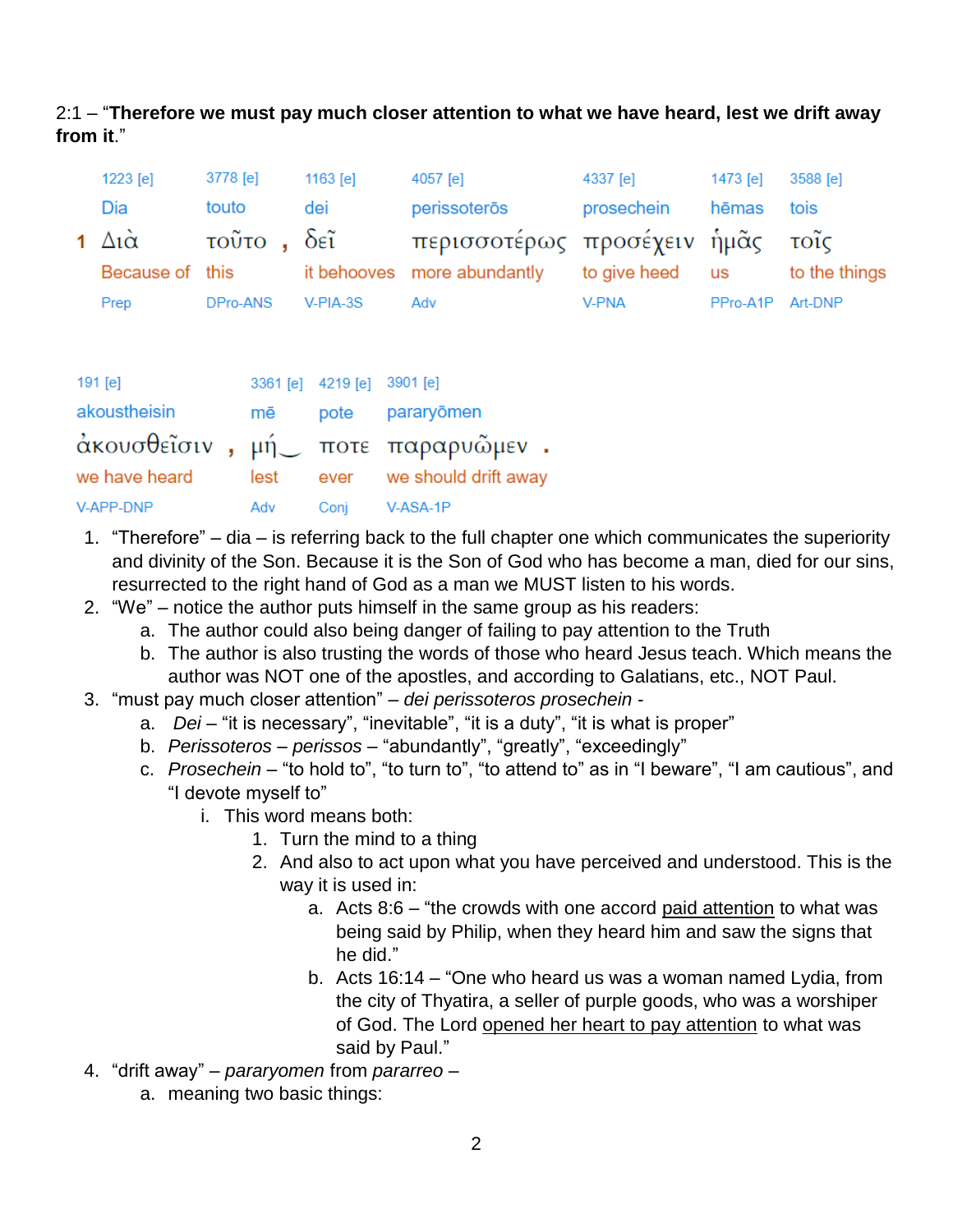- i. "to flow by" as in being in peril because you got caught up in the current and were carried downstream past a fixed landing place. The result is you will not be able to land safely on shore.
- ii. "to slip away" as in a ring slipping off the finger
- b. The word *pararyomen* from *pararreo*, "drift away" is used to say, "I flow past or glide past so I am now lost and perishing"
- c. The word "drift away" (*pararreo*) does not mean these people are violently opposed to the message of Christ. It means they had heard it, received it, but were letting it go and not taking it seriously.
- d. This word is used only here in the New Testament. But, according to the Greek translation (Septuagint) of Proverbs 3:21 the same word is used in a warning to listen to Wisdom. (Wisdom laid the foundation of the earth in Proverbs 3:19):
	- i. ESV "My son, do not lose sight of these— keep sound wisdom and discretion,"
	- ii. NAS "My son, see that they do not escape from your sight; Comply with sound wisdom and discretion."
	- iii. KJ "My son, let not them depart from thine eyes; keep sound wisdom and discretion."

## 2:2 – "**For since the message declared by angels proved to be reliable, and every transgression or disobedience received a just retribution**,"

|                | 1487 [e]              | 1063 [e]      | 3588 [e]              | 1223 [e]         | $32$ [e]                              | 2980 [e]         |                    | 3056 [e]       | 1096 [e] | 949 [e]     | 2532 [e] |
|----------------|-----------------------|---------------|-----------------------|------------------|---------------------------------------|------------------|--------------------|----------------|----------|-------------|----------|
|                | ei                    | gar           | ho                    | di'              | angelön                               | lalētheis        |                    | logos          | egeneto  | bebaios     | kai      |
| $2 \epsilon i$ | $\dot{\delta}$<br>γάρ |               | $\delta$ <sup>'</sup> | άγγέλων λαληθεὶς |                                       |                  |                    | λόγος έγένετο  | βέβαιος, | καὶ         |          |
|                | lf                    | the<br>for    |                       | by               | angels                                |                  | having been spoken | word           | was      | unalterable | and      |
|                | Conj                  | Conj          | Art-NMS               | Prep             | N-GMP                                 | <b>V-APP-NMS</b> |                    | N-NMS          | V-AIM-3S | Adj-NMS     | Conj     |
|                |                       |               |                       |                  |                                       |                  |                    |                |          |             |          |
|                | 3956 [e]              | 3847 [e]      |                       | 2532 [e]         | 3876 [e]                              | 2983 [e]         | 1738 [e]           | $3405$ [e]     |          |             |          |
| pasa           |                       | parabasis     |                       | kai              | parakoē                               | elaben           | endikon            | misthapodosian |          |             |          |
|                | $π\tilde{α}σα$        | παράβασις και |                       |                  | παρακοή έλαβεν ένδικον μισθαποδοσίαν, |                  |                    |                |          |             |          |
|                | every                 | transgression |                       | and              | disobedience                          | received         | a just             | recompense     |          |             |          |
|                | Adj-NFS               | N-NFS         |                       | Conj             | N-NFS                                 | $V-AIA-3S$       | Adj-AFS            | N-AFS          |          |             |          |

- 1.  $^{4}$  $\theta$ <sup>n</sup>  $\varepsilon$ <sub>1</sub>  $^{4}$  $\theta$ <sup>n</sup>
	- a. First Class condition (see handout for details)
	- b. Also in Hebrews:
		- i. Fulfilled  $-6.9$  and  $7.15$
		- ii. Unfulfilled 4:8; 8:4; 8:7; 7:11

| <b>CONDITION</b>                   | <b>MEANING</b>                     | <b>EXAMPLE VERSE</b>             |
|------------------------------------|------------------------------------|----------------------------------|
| 1 <sup>st</sup> Class (fulfilled)  | "if and it is true"                | 1 Cor. 15:2 - "I know you are"   |
| 2 <sup>nd</sup> Class (unfulfilled | "if and it is not true"            | 1 Cor. 2:8 Luke 7:39             |
| 3rd Class                          | "if and I don't know"              | Matt. 4:9 - "If you will bow     |
|                                    |                                    | down and worship me"             |
| 4 <sup>th</sup> Class              | "If and I wish but it is not true" | Luke 22:67 - "If I tell you, you |
|                                    | or, "if but it is not probable"    | will not believe"                |
|                                    |                                    | 1 Peter 3:14 -                   |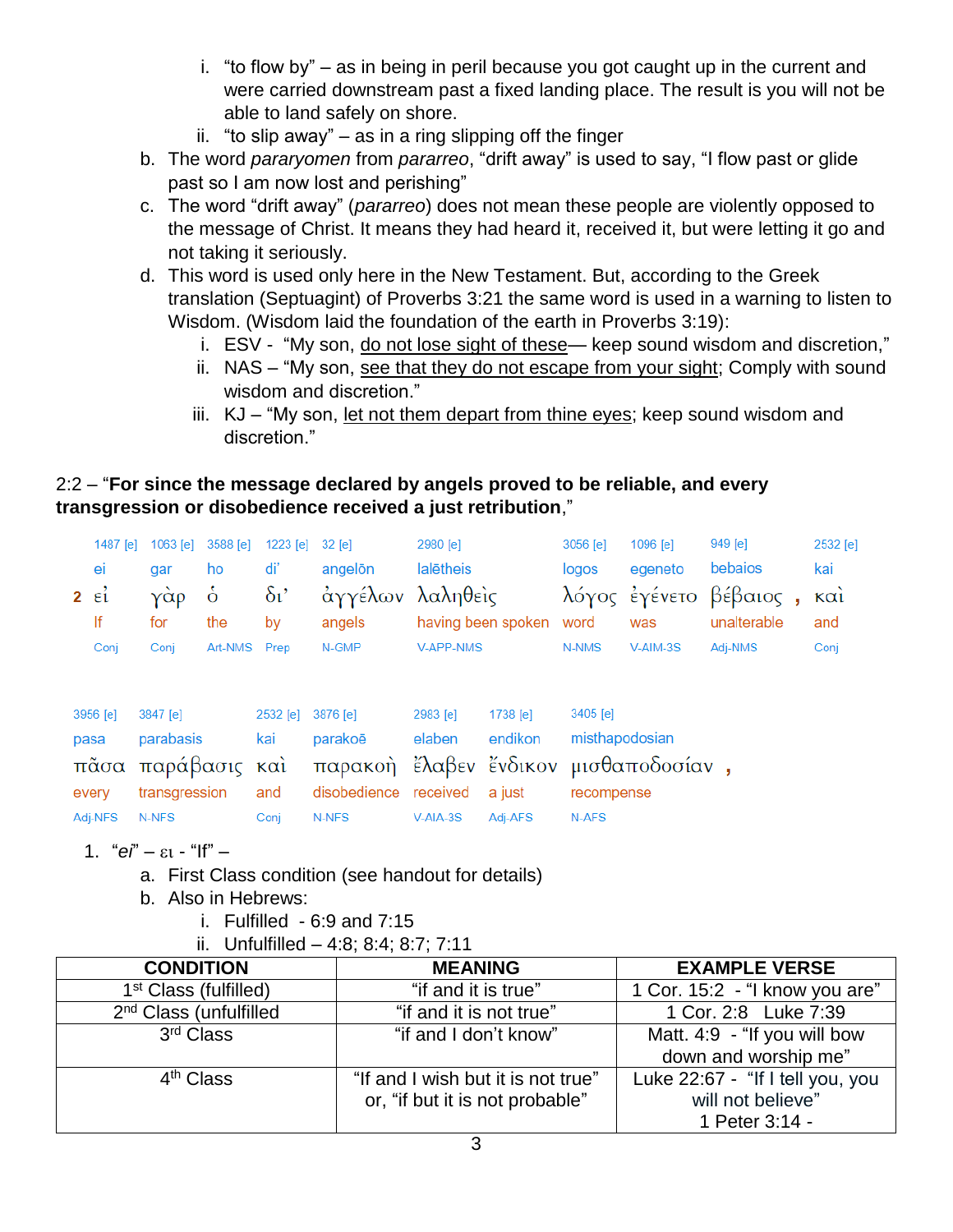- 2. "Message" is the word logos most often translated "word". It refers to the spoken word instead of a deed or work. Here it is a series of words or messages that communicate a statement by the Son.
- 3. Mosaic Covenant was understood to have been communicated by God to Man through angels. "By" is di in the Greek and means "through". God communicated "through" angels in the first covenant. Then, "through" his Son in the New Covenant. This is seen in:
	- a. Galatians 3:19 "Why then the law? It was added because of transgressions, until the offspring should come to whom the promise had been made, and it was put in place through angels by an intermediary."
	- b. Acts 7:52-53 "Which of the prophets did your fathers not persecute? And they killed those who announced beforehand the coming of the Righteous One, whom you have now betrayed and murdered, you who received the law as delivered by angels and did not keep it."
	- c. Deuteronomy 33:2 in the LXX and even seen in the English translations: "The Lord came from Sinai and dawned over them from Seir; he shone forth from Mount Paran. He came with[a] myriads of holy ones from the south, from his mountain slopes."
		- d. Josephus writes this way.
		- e. The Pharisees and rabbis taught this. So, the author is referring to an understood concept in first century Jerusalem.
- 4. In the Old Covenant every law had a penalty. And, it was observed and carried out. But, the New Covenant is superior with even more strict penalties for disobedience.

## 2:3 – "**how shall we escape if we neglect such a great salvation? It was declared at first by the Lord, and it was attested to us by those who heard**,"

| 4459 [e]<br>pōs<br>$\overline{\pi\omega}$ c<br>3<br>how |            | 1473 [e]<br>hēmeis<br>ήμεῖς<br>we | 1628 [e]<br>ekpheuxometha<br>will escape |               | 5082 [e]<br>tēlikautēs<br>such a great |                | $272$ [e]        | amelēsantes<br>έκφευξόμεθα τηλικαύτης αμελήσαντες σωτηρίας,<br>having neglected |       | 4991 [e]<br>3748 [e]<br>sōtērias<br>ἥτις<br>which<br>a salvation |                   | 746 [e]<br>archēn<br>άρχὴν<br>a commencement having received | 2983 [e]<br>labousa<br>λαβοῦσα, |  |
|---------------------------------------------------------|------------|-----------------------------------|------------------------------------------|---------------|----------------------------------------|----------------|------------------|---------------------------------------------------------------------------------|-------|------------------------------------------------------------------|-------------------|--------------------------------------------------------------|---------------------------------|--|
|                                                         | Adv        | PPro-N1P                          | V-FIM-1P                                 |               | DPro-GFS                               |                | <b>V-APA-NMP</b> |                                                                                 | N-GFS |                                                                  | RelPro-NFS N-AFS  |                                                              | <b>V-APA-NFS</b>                |  |
| 2980 [e]                                                |            | 1223 [e]                          | 3588 [e]                                 | 2962 [e]      |                                        | $5259$ [e]     | 3588 [e]         | 191 [e]                                                                         |       | 1519 [e]                                                         | 1473 [e]          | $950$ [e]                                                    |                                 |  |
|                                                         | laleisthai | dia                               | tou                                      | Kyriou        |                                        | hypo           | tōn              | akousantōn                                                                      |       | eis                                                              | hēmas             | ebebaiothe                                                   |                                 |  |
|                                                         | λαλεῖσθαι  | $\delta$ ιά                       | $\overline{\mathrm{TOU}}$                | Κυρίου        |                                        | $\dot{\nu}$ πο | τῶν              | ακουσάντων                                                                      |       | EIC                                                              | ἡμᾶς              | έβεβαιώθη,                                                   |                                 |  |
|                                                         | declared   | by                                | the                                      | Lord          |                                        | by             | those            | having heard                                                                    |       | to                                                               | <b>us</b>         | it was confirmed                                             |                                 |  |
| V-PNM/P                                                 |            | Prep                              |                                          | Art-GMS N-GMS |                                        | Prep           | Art-GMP          | V-APA-GMP                                                                       |       | Prep                                                             | PPro-A1P V-AIP-3S |                                                              |                                 |  |

2:4 – "**while God also bore witness by signs and wonders and various miracles and by gifts of the Holy Spirit distributed according to his will**."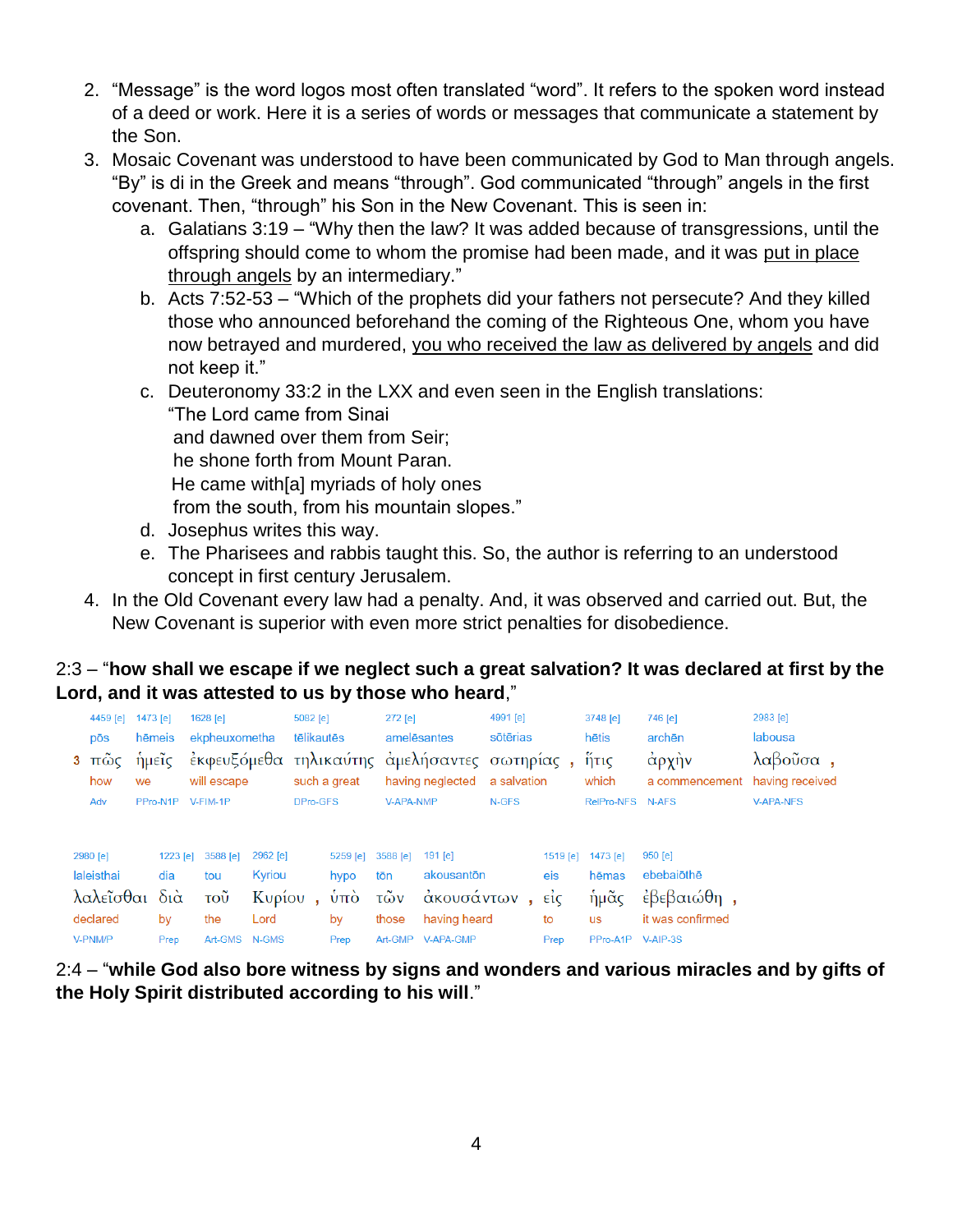|  | 4901 [e]                                                      |                   |       | 3588 [e]              | 2316 [e]                            |          |                      | 4592 [e]      | 5037 [e]         |                          | 2532 [e] | 5059 [e]         |                         | 2532 [e] | 4164 [e]  |
|--|---------------------------------------------------------------|-------------------|-------|-----------------------|-------------------------------------|----------|----------------------|---------------|------------------|--------------------------|----------|------------------|-------------------------|----------|-----------|
|  | synepimartyrountos<br>4 συνεπιμαρτυροῦντος<br>bearing witness |                   |       | tou                   |                                     | Theou    |                      | sēmeiois      |                  | te                       |          | terasin          |                         | kai      | poikilais |
|  |                                                               |                   |       | $\overline{100}$<br>٠ | Θεοῦ σημείοις τε<br>by signs<br>God |          | together with [them] |               | $K\alpha$<br>and | τέρασιν<br>×.<br>wonders |          | $K\alpha$<br>and | ποικίλαις<br>by various |          |           |
|  | V-PPA-GMS                                                     |                   |       | Art-GMS               | N-GMS                               |          | N-DNP                |               | Conj             |                          | Conj     | N-DNP            |                         | Conj     | Adj-DFP   |
|  | 1411 [e]                                                      | 2532 [e] 4151 [e] |       |                       |                                     | $40$ [e] |                      | 3311 [e]      |                  | 2596 [e]                 | 3588 [e] | 846 [e]          |                         | 2308 [e] |           |
|  | dynamesin                                                     | kai               |       | <b>Pneumatos</b>      |                                     | Hagiou   |                      | merismois     |                  | kata                     | tēn      | autou            |                         | thelēsin |           |
|  | δυνάμεσιν<br>$\mathbf{a}$ .                                   | καὶ               |       | Πνεύματος Άγίου       |                                     |          |                      | μερισμοΐς,    |                  | κατά                     | τήν      | αύτοῦ            |                         | θέλησιν. |           |
|  | miracles                                                      | and               |       | of [the] Spirit       |                                     | Holy     |                      | distributions |                  | according to             | the      | of Him           | will                    |          |           |
|  | N-DFP                                                         | Conj              | N-GNS |                       |                                     | Adj-GNS  |                      | N-DMP         |                  | Prep                     | Art-AFS  | PPro-GM3S        | N-AFS                   |          |           |

- 1. 2:3 is rhetorical question with a strong negative answer following the "If" first class condition in 2:2. It says, "still less shall we escape now!"
- 2. "will escape" *expheuxoimetha* is a grammatical absolute.
	- a. Used again in Herews 12:25 "See that you do not refuse him who is speaking. For if they did not escape when they refused him who warned them on earth, much less will we escape if we reject him who warns from heaven."
	- b. These are positive words for the believer of both:
		- I. Hope
		- II. Fear
	- c. How shall we escape? We will not.
- 3. "such great" *telikautes* The new message of the Gospel of salvation is so much greater than the message of the Law with its blessings and curses.
	- a. The word telikoutos /tay-lik-oo-tos/ means "such as this", "of persons so old", "of things so great" and is translated to say:
		- I. "so great"
		- II. "so large"
		- III. "so important"
- 4. "Neglect" or "Ignore" *ameleo* or, "having neglected" *amelesantes*
	- a. Is a contrast to *prosexo* in 2:1 translated "to give heed"
	- b. The same idea of neglecting or "not giving heed" to what was heard of to the sent message is seen in Matthew 22:5-6: "But they paid no attention and went off, one to his farm, another to his business, while the rest seized his servants, treated them shamefully, and killed them."
	- c. This word means:
		- I. "to be unconcerned about"
		- II. "to neglect"
		- III. "to to put oneself out"
		- IV. "to be indifferent to"
		- V. "to lose interest in"
- 5. Interestingly the author does not claim special revelation from God concerning the message of salvation by says he heard it from men.
	- a. In Galatians 1:12 Paul says his message was from the Lord not from any man or eyewitness.
- 6. Three levels of testimony concerning the message of salvation: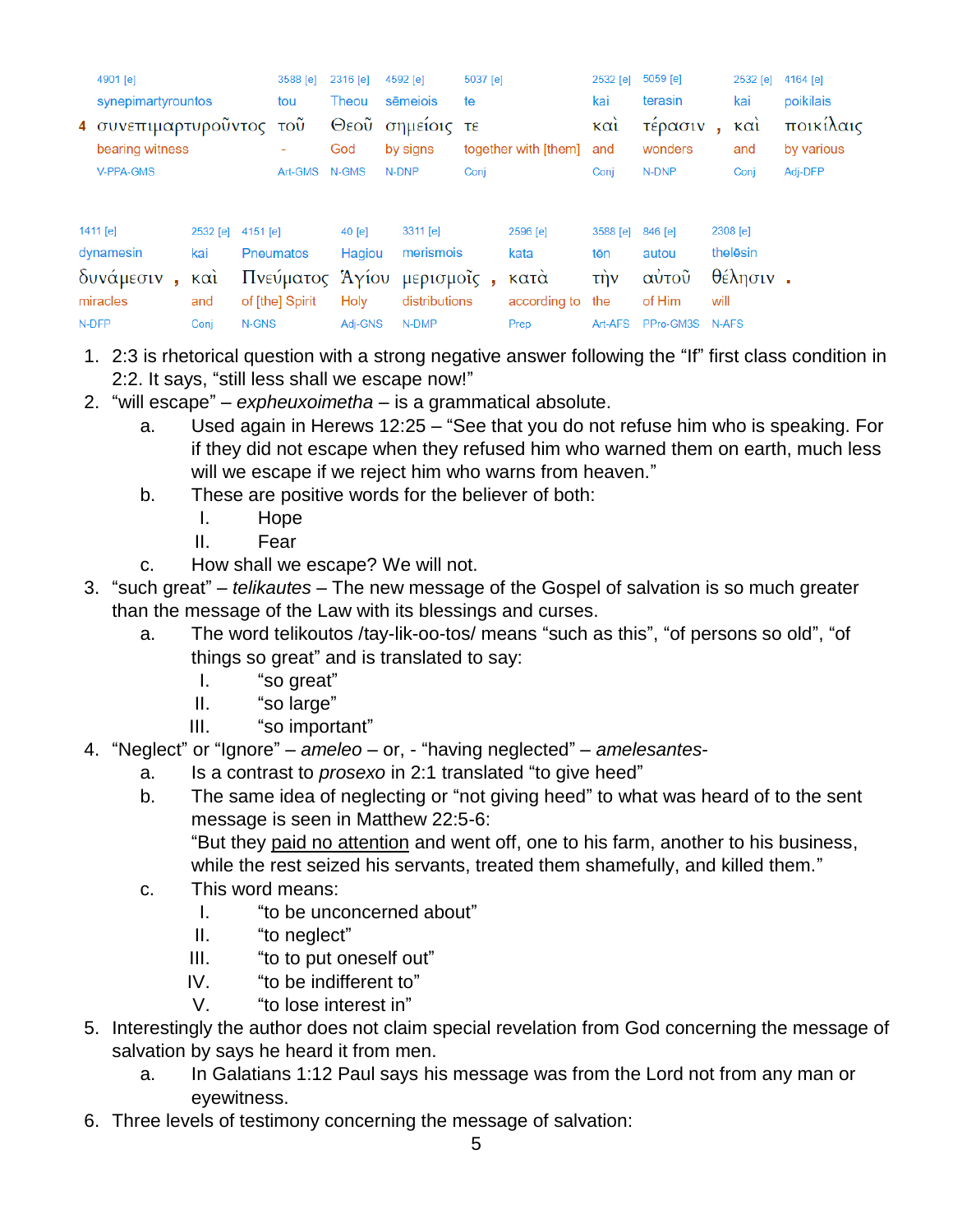- a. **The Lord** was the one who revealed it.
	- I. John 5:24 "Truly, truly, I say to you, whoever hears my word and believes him who sent me has eternal life. He does not come into judgment, but has passed from death to life."
	- II. John 6:47 "Truly, truly, I say to you, whoever believes has eternal life."
	- III. Luke 19:10 "The Son of man has come to seek and to save that which was lost."
	- IV. Matthew 20:28 "Jesus came "to give his life a ransom for many."
	- V. Luke 4:18-21 "The Spirit of the Lord is upon me . . . today this scripture is fulfilled in your hearing."
- b. It was confirmed by **eyewitnesses**
	- I. Acts  $1:8-$

"You will receive power when the Holy Spirit has come upon you, and you will be my witnesses in Jerusalem and in all Judea and Samaria, and to the end of the earth."

- II. Acts 4:20 –"For we cannot but speak of what we have seen and heard."
- III. Acts 5:42 "And every day, in the temple and from house to house, they did not cease teaching and preaching that the Christ is Jesus."
- IV. Luke :1:1-4 –

"Inasmuch as many have undertaken to compile a narrative of the things that have been accomplished among us, just as those who from the beginning were eyewitnesses and ministers of the word have delivered them to us, it seemed good to me also, having followed all things closely for some time past, to write an orderly account for you, most excellent Theophilus, that you may have certainty concerning the things you have been taught."

- V. 1Corinthians 15:3 "For I delivered to you as of first importance what I also received: that Christ died for our sins in accordance with the Scriptures
	- i. They testified to the message they heard
	- ii. They testified to the signs they saw
- c. Authenticated by God through **various signs** (also used same 3 in Acts 2:22)
	- $\mathsf{I}$ . **Signs**  $\sigma$ ημειοις σαμειοισ"
		- i. John stresses the signs in his gospel
		- ii. A sign draws attention to a greater spiritual truth
		- iii. It is not an empty display of power but an attempt to point beyond itself to a greater reality and a greater message.
		- iv. Eight signs in the gospel of John ultimately showed that God had begun the restoration of Israel, reversed the fall of Adam and by paying the price for sin had forgiven mankind:
			- 1. Water turned to wine (2:1-10) showed Jesus was the King of the coming kingdom and revealed who he was to the disciples.
			- 2. Healing the nobleman's son (4:46-54) showed the divine power of Jesus' word
			- 3. Healing at the pool of Bethsesda (5:1-9) The Father and Son are still working. The Son will give life and will judge all mankind.
			- 4. Feeding  $5,000$  (6:5-14) Jesus is the bread of life.